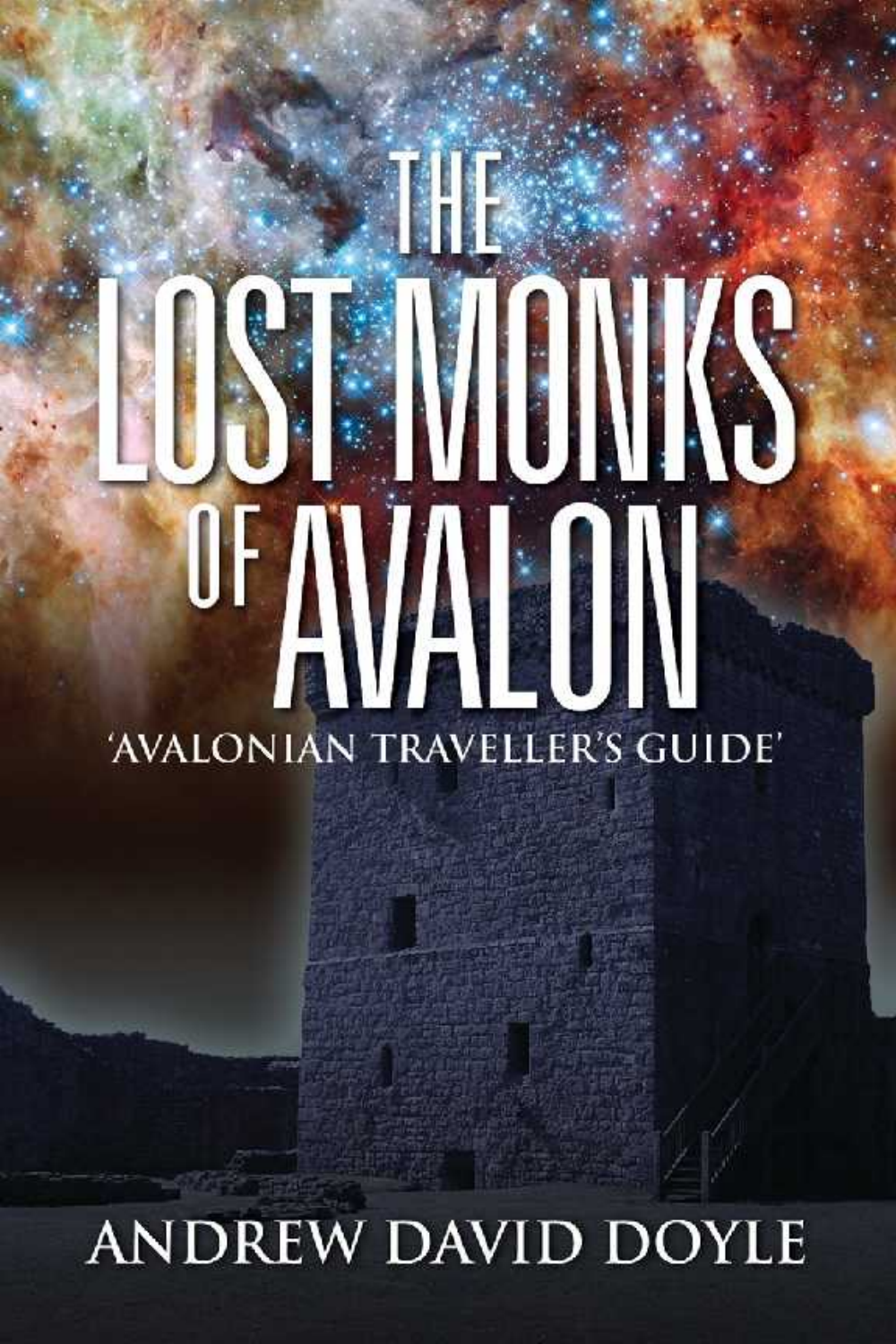# *The Lost Monks of Avalon*

## *'Avalonian Traveler's Guide'*

by Andrew David Doyle



Strategic Book Publishing and Rights Co.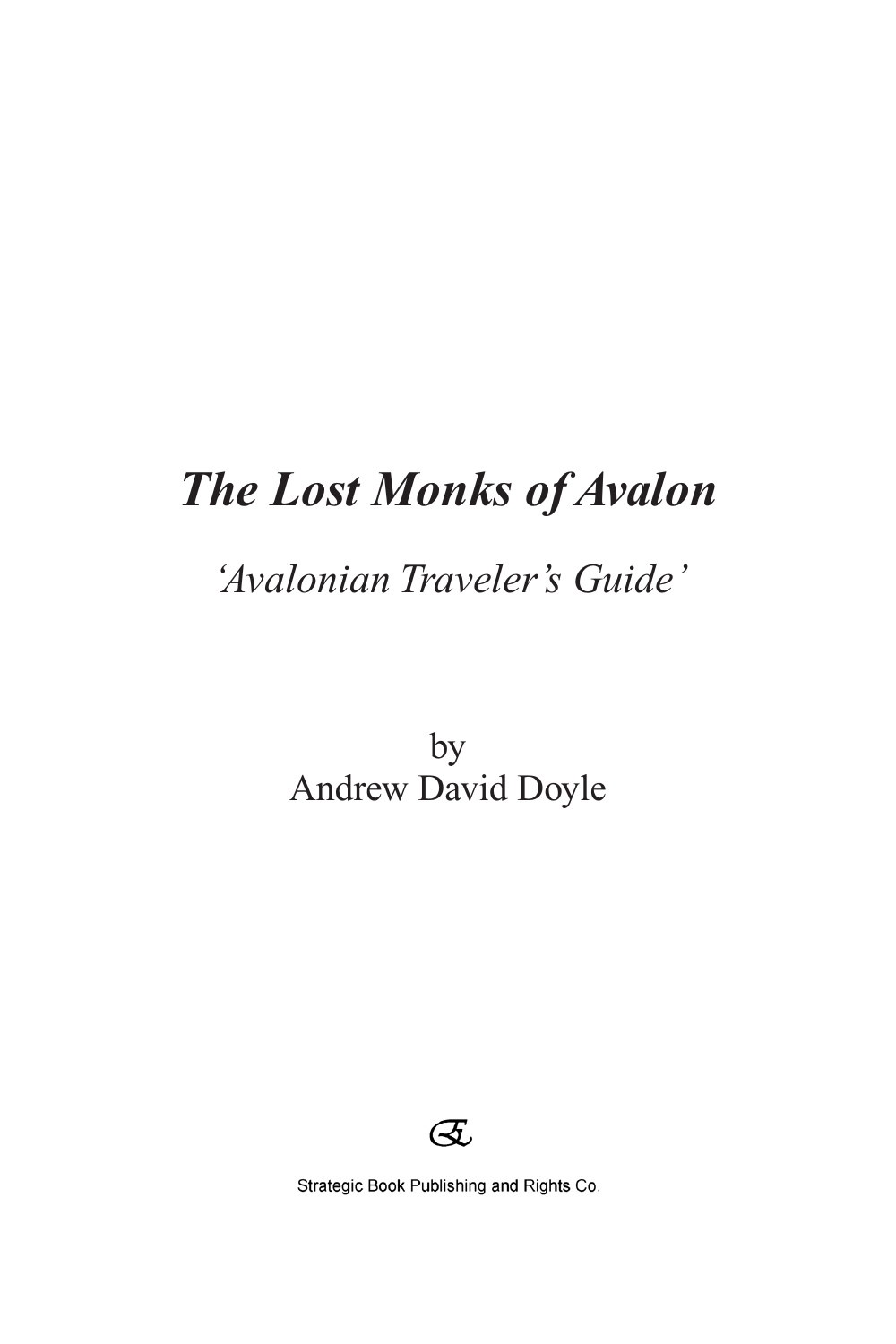Copyright © 2011

All rights reserved—Andrew David Doyle

No part of this book may be reproduced or transmitted in any form or by any means, graphic, electronic, or mechanical, including photocopying, recording, taping, or by any information storage retrieval system, without the permission, in writing, from the publisher.

Strategic Book Publishing and Rights Co. 12620 FM 1960, Suite A4-507 Houston, TX 77065 www.sbpra.com

ISBN: 978-1-62212-694-1

Design: Dedicated Book Services, Inc. (www.netdbs.com)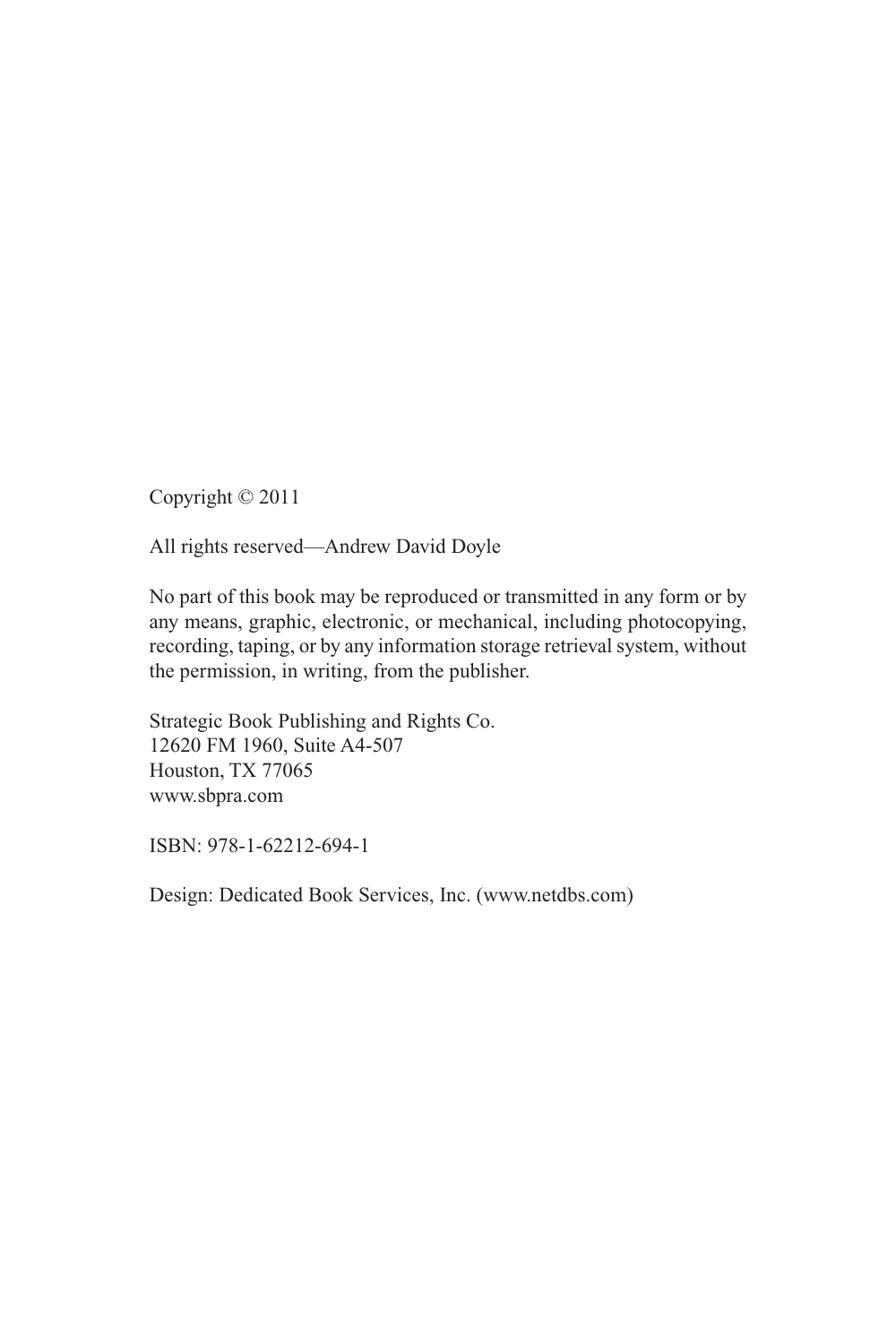# *Contents*

| The Avalonian Traveler's Guide                           |
|----------------------------------------------------------|
|                                                          |
|                                                          |
|                                                          |
| Chapter 4: The Introduction of Kyle Wishart 44           |
| Chapter 5: Welcome to Kinn Monastery 55                  |
|                                                          |
|                                                          |
| Chapter 8: Witches and Time Freezing 112                 |
|                                                          |
|                                                          |
|                                                          |
|                                                          |
|                                                          |
| Chapter 14: Introducing Admiral Skunkernell the Third182 |
| Chapter 15: The Electronic Scriptorium 199               |
| Chapter 16: Credendum—Articles of Faith226               |
|                                                          |
| Chapter 18: The Summoning by the Fates237                |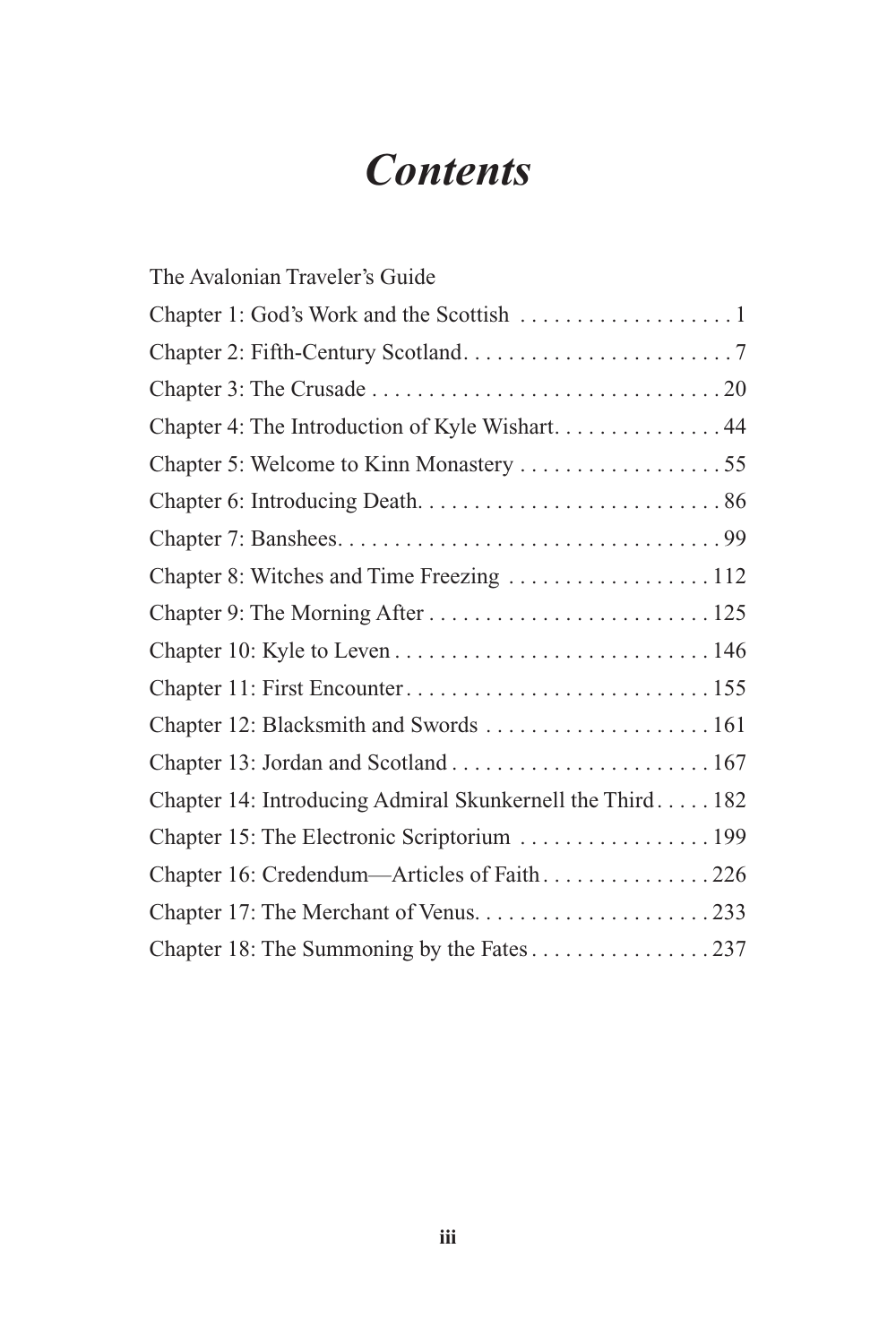*To my Friends and family who inspired me to complete this work in it's entirety.*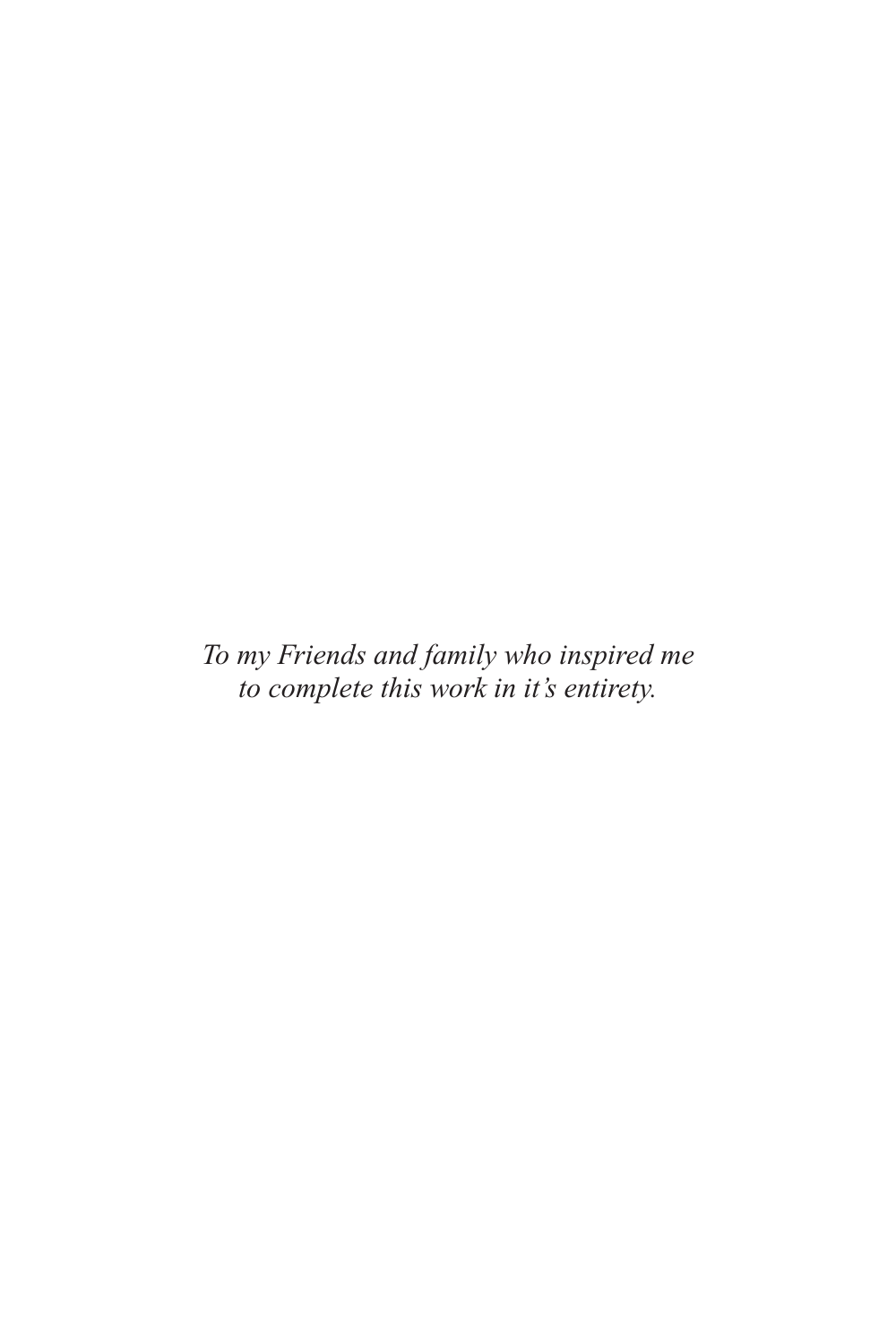*As we embark on this epic journey, I would like to introduce myself. My name is Kyle Wishart. I am both the narrator of this work and also a character within the fabric of the tale. I hail from an order of fifth-century Cistercian monks and, where practical, will explain a few items for clarity as we read through the text by way of a few select narratives.*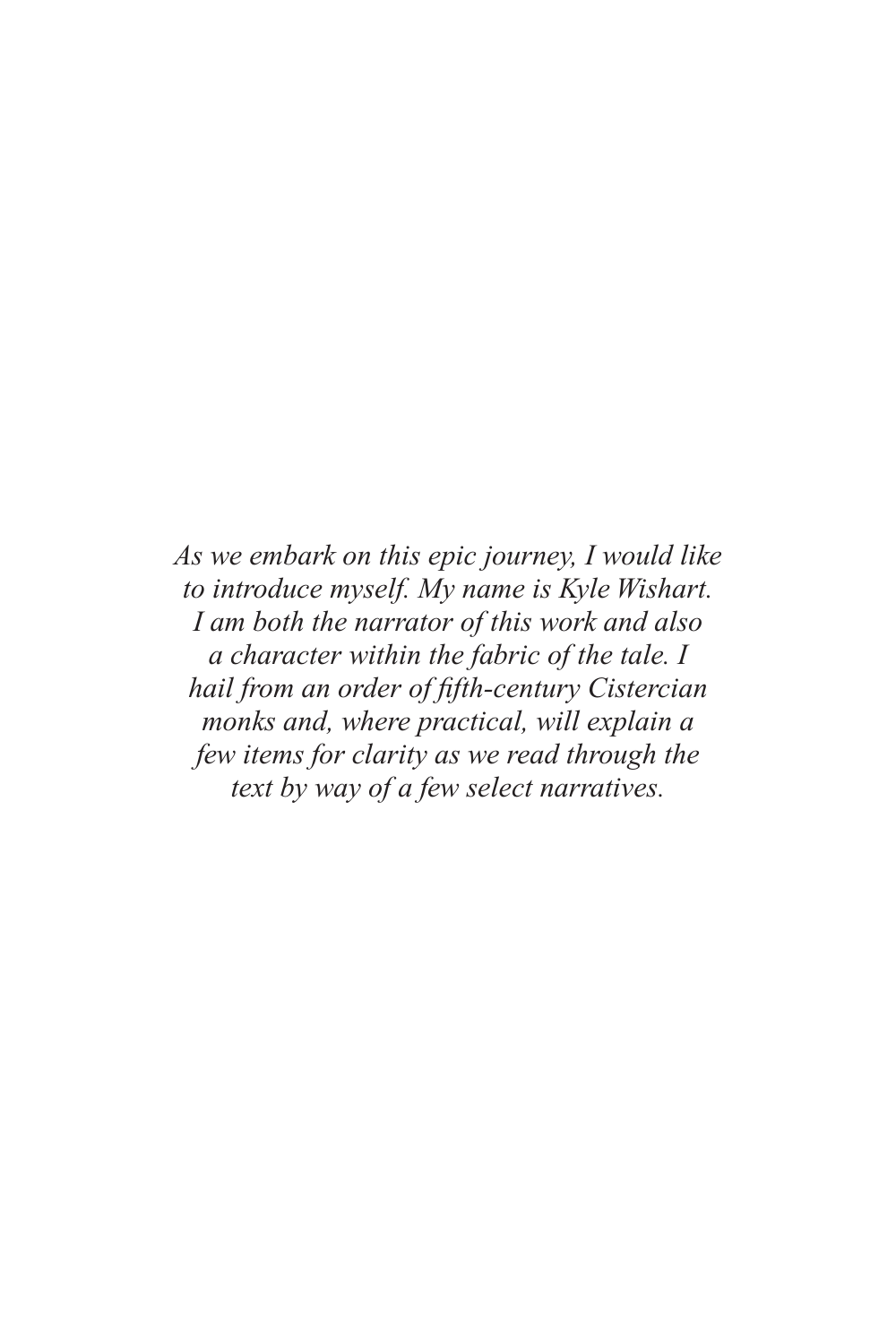# *Author's Preface to the First Edition*

This first edition has not been exposed to the pending audience and will undoubtedly become an object of desire for any serious science fiction reader.

Any misunderstanding or misinterpretation are purely intentional and a luxury that is afforded to the fantasy fiction writer. I have, in certain accounts from the varying sources, condensed such detail and information so as not to cloud the work by overwhelming, analytical detail that often lurks behind simplicity and study—especially in such subjects as mythology and subject matter relating to the church, both of which are complicated in their own right.

The lapse of nearly a quarter century since writing the original scripts for the first edition has called for many alterations to the accounts of the later condition of information availability. Therefore, I have not departed from the original scope of the work. The list of hidden contributors from web searches and other sources consulted and used as applications, coupled with the personal visits to most places that I have been required to make, will show that the labor bestowed in bringing out this first edition has not been slight and is cited as such for this work.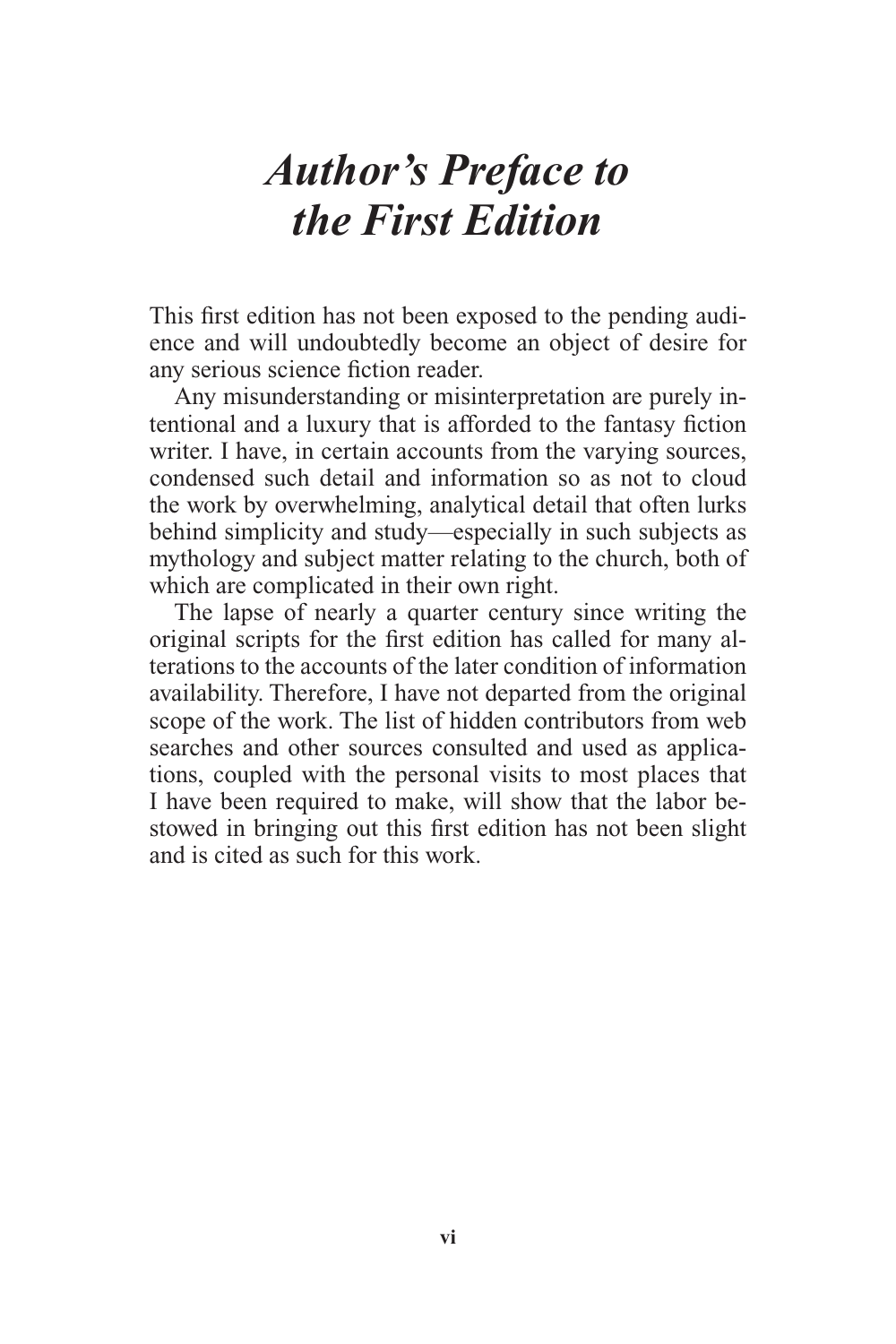# **Chapter 1**

### *God's Work and the Scottish*

ocated on the periphery of a small, rural village in Scotland, just twenty miles west of a township known as Dei Donum, the new world order was waking up to the advent of Christendom, and it was a very rude awakening indeed. This advent of global change was thundering headlong through the year AD 555, in a concerted effort to take over humanity—not just on Alba, a small, insignificant island located somewhere in European waters, but across the planet as a whole.

That was not a good thing, thought Odmiin, the Grand Master Architect, gazing into the screen of the ISIS electronic information terminal. The ISIS being a very complex and comprehensive information gathering system that allows users to communicate throughout the star system. Odmiin coughed a few grunts then spoke out for anyone in earshot to hear, but he was quite alone. "What do they think they are doing?" he said, turning away from the console and taking a mouthful of his warm chocolate drink.

"Who is behind this madcap campaign, and why have they started now, just when things are coming together nicely?" He picked up the small crystal orb that lay in the bowl of the blue cradle, along with his chocolate beverage, and walked out of the scriptorium, quietly contemplating the consequences that would ensue if the implantation project was disrupted in any shape or form without prior consultation from the creative team.

Disruptions would not be acceptable in any shape or form and could have the potential to undo all the good work that the Grand Master Architect and his Council had completed so far. The assembled Council members were in a gathering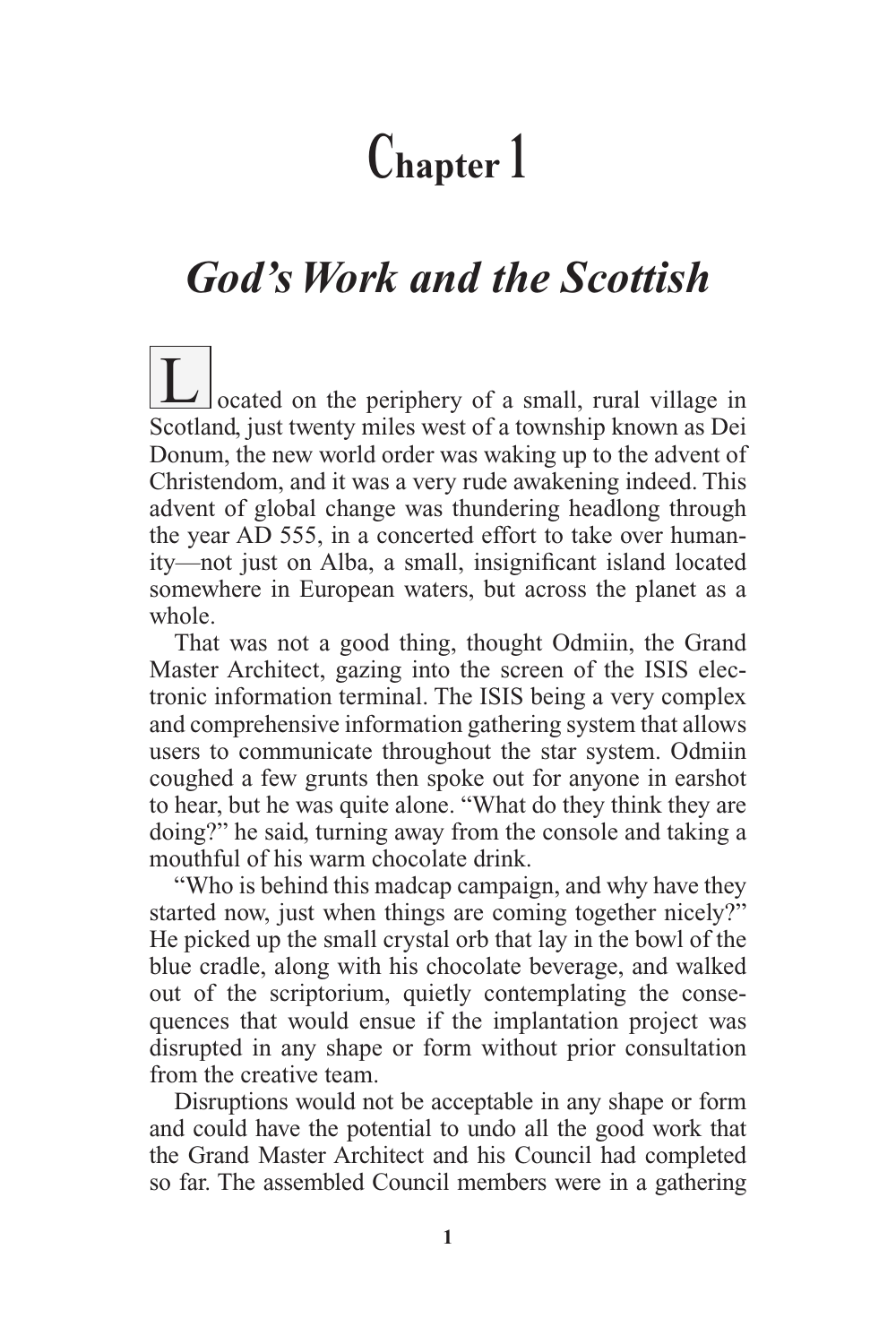### 2 Andrew David Doyle

currently being addressed by the Grand Master Architect, who was communicating through the use of his personal remote ISIS information system—a unique interface where each member could log in and interact from each of their respective Electronic Scriptoriums scattered across the universe.

The assembled conclave of electronic clerics were being updated with explanations and information regarding huge stone structures known as monasteries, which were being constructed across the land. More importantly, the development of a new doctrine was being communicated to the masses. Odmiin was not too amused and decided to wait and see how far the planet's inhabitants would push the boundaries of logic toward this newfangled control theory now gripping their world.

The model society for the year AD 555 had just started to take a recognizable and more tangible shape, if historical records were to be believed. The thinking men and women were starting to take responsibility for their own endeavors as the cultured society of post-medieval Britain and had identified another framework known as "Christianity," which supported a certain structure that could almost be adhered to.

The real question that troubled the Council of Avalon was: who, or what, had triggered such a belief system in the first place, and how would the Council manage to keep it under control? The assembly discussed the subject intensely while attempting to rationalize the reasoning as to what was suddenly wrong with worshipping the moon and the stars, as generations of humans had done for thousands of years.

The Council could collectively see no reason for changes to this new global thinking, which was contrary to an established, older philosophy—one that had maintained certain stability for many thousands of years. Of course, the next questions on their collective minds were: why is Earth's society suddenly aware of this new belief concept in the first place, and why has the population embraced it with such devotion?

The High Council had received no indicators, nor could it find any reason why the inhabitants of the planet were evolving so rapidly. The archive from the Electronic Scriptorium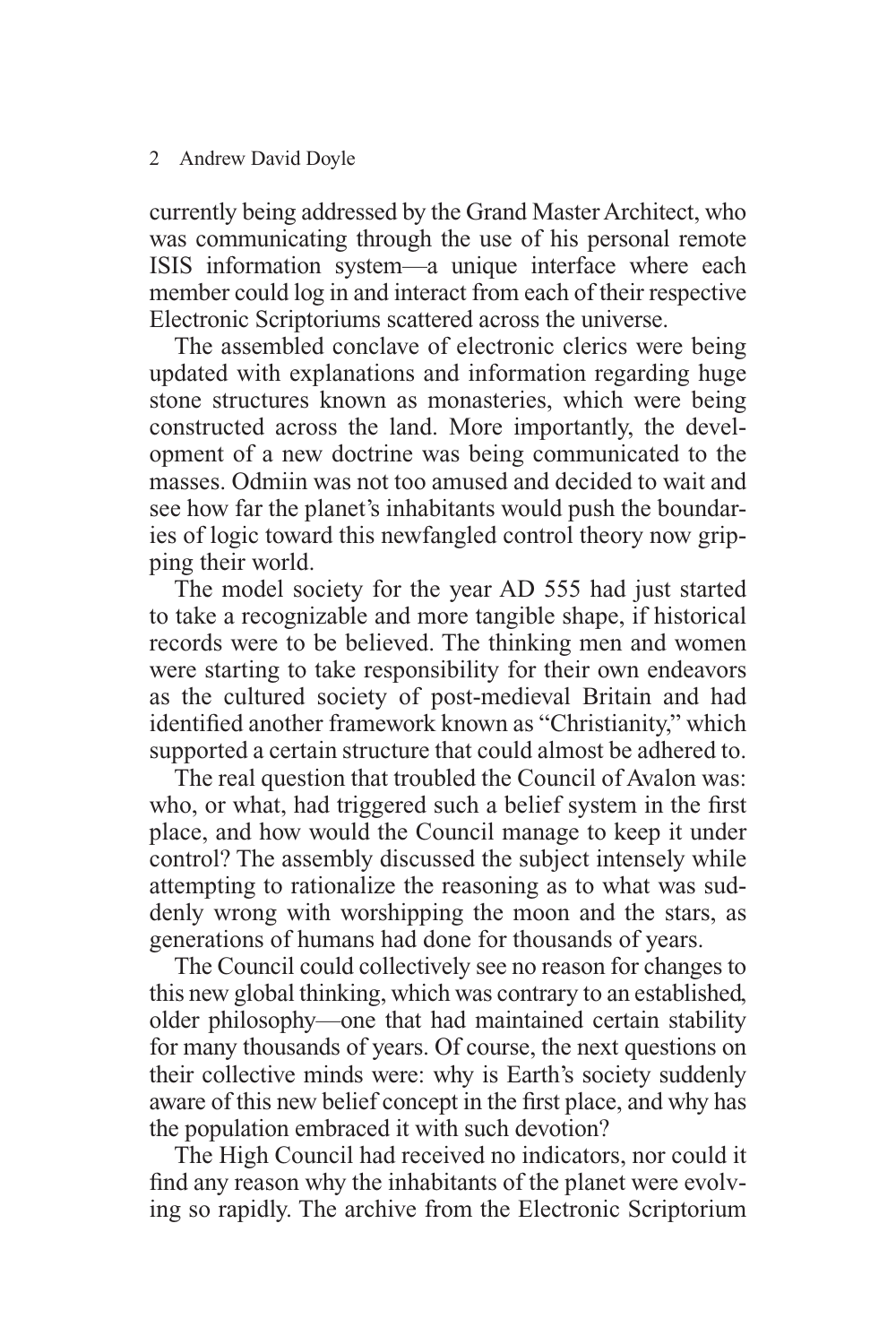records indicated that Planet Earth had been monitored for 4000 years or more, especially since the last earthly God had died suddenly and was dispatched across the Styx in the name of Egyptian Godhood—a tried and tested method that always kept the inhabitants of the planet at bay during uncertain times.

The Grand Master Architect coughed and leaned forward toward the ISIS terminal and read his speech preparation notes, which were carefully laid out on the screen display. The notes read as follows:

History does indeed repeat itself. We have recently been made aware of a single human being who has not quite passed over as intended. Death reports that his powers had been removed at the critical passing over point, 31.3 seconds before casting his scythe across the head of this departing soul—an action that normally dispatches the intended to meet the Charon or the Ferryman.

However, bearing witness to this cycle of events were a few human beings who were either close family or friends and who claim to have witnessed an order known as the "Red Order," and had intervened and performed the "kiss of life." By resuscitating this person, having first removed him from his cruciform, this so-called "single act of humanity" will have consequences more far reaching than we can imagine.

Permitting this individual to step back into the fabric of his society has had a far more serious impact on their history. The local Roman and Jewish clerics of that era could not possibly explain the event, and therefore deemed this an act of "returning from the dead."

Odmiin walked past the arched window and flicked the power setting to "low." The room darkened into a blue haze. "Furthermore, the outside world has gathered in their masses to witness this return from the dead phenomenon. All the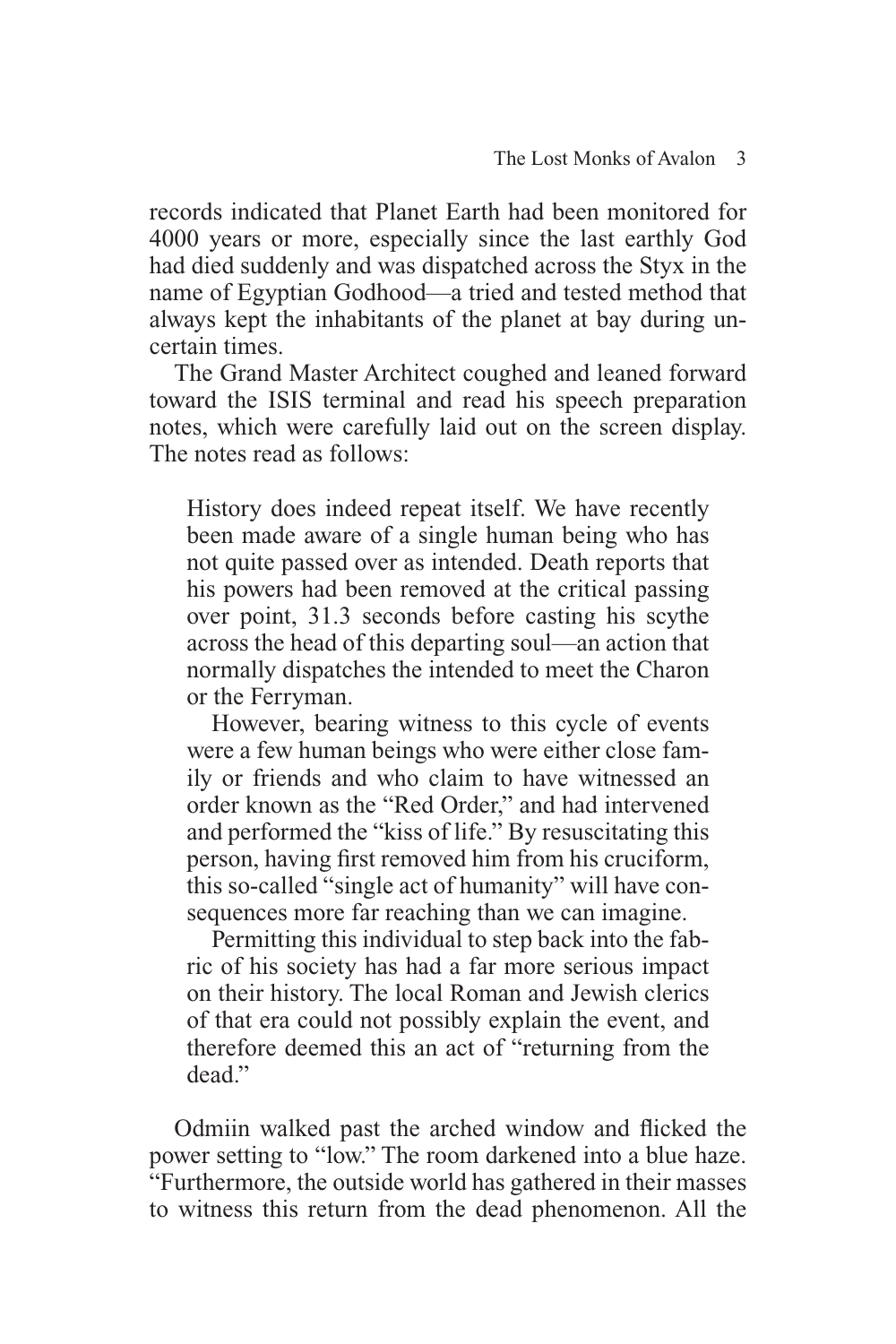#### 4 Andrew David Doyle

surrounding villages have begun to overflow with pilgrims who have come to bear witness to history in the making . . ." The Grand Master Architect pressed a few keys on the ISIS and it shut down.

The Roman Procurator sat in his villa, contemplating the consequences of any potential uprising. How would he deploy his legions to quell what may become a sensitive issue? Pilate called for his Council and listened intently as they presented a series of scenarios and likely outcomes if things got ugly. He was unconvinced that this was nothing more than a fad. He summoned the scryers who prophesized that many dark days were approaching on destiny's distant horizon, and that great floods and famine would ensue.

The Procurator dismissed the Council and made for the steam room. Crystal balls, hydromancy, gastromancy, and pyromancy—all theories! Why couldn't they just answer the bloody question: "Is this the son of David or not?" Gaining the attention of one of his servants, he sent him out into the city with a message. The message was for all 'followers' to be aware that, should any uprisings take place in the inner city, they would be dealt with in the most violent of manners and all perpetrators would suffer crucifixion.

Returning from the Dead! This single historical event was what may have triggered an almost fanatical reaction among the global population. As a result, the Red Order was also observed slipping back through an open time gate within the shrine, giving rise to what we now assume to be an event of modern biblical proportions. Although the High Council of Avalon appeared to be still harboring their intentions of adopting Planet Earth as their new off-colony world, they now seemed to be having second thoughts, with distinctive cognizant dissonance within the group.

The enclave was considering sanctioning any further craft launches to Planet Earth until this uprising had been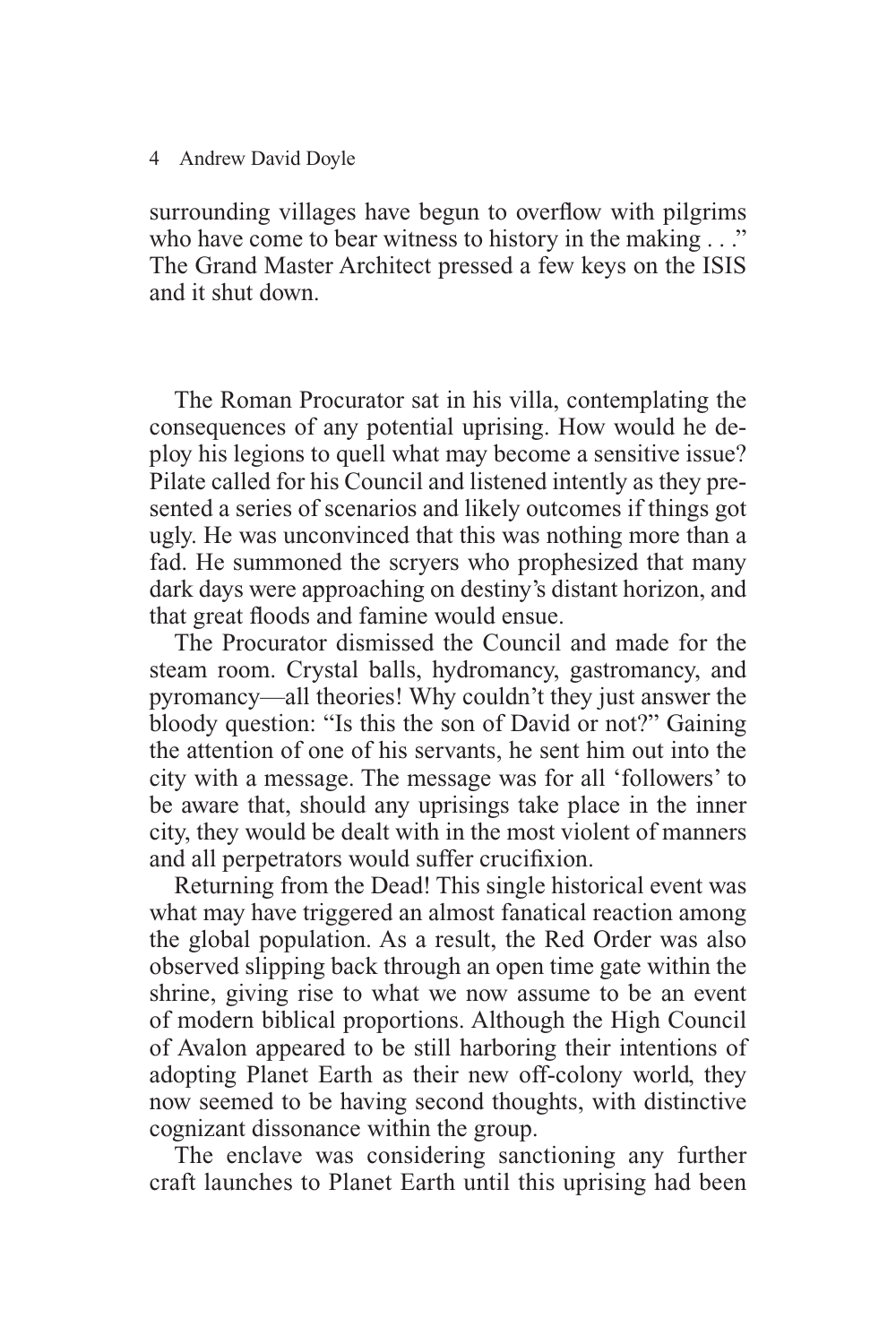quelled. It appeared that the Council had failed to anticipate that the inhabitants of the planet were rapidly moving into a new cycle of existence and had become a more cultured and socially structured society; almost sophisticated in their own societal ladder. They had constructed a framework of natural progression where normal indicators suggested that Man was rapidly evolving into their sixth-century status—not just physically, but mentally and psychologically—while simultaneously developing technology as they progressed.

This new "church" thing posed a huge dilemma for the Avalonian High Council for two reasons, one of which was that they themselves were human and maintained a belief system based on hypothesis and ancient folklore. They had been momentarily reminded of where their humble beginnings, as collective genotypes, may have originated. Secondly, this model belief would bring the masses of people together to form a common group, which would be almost impossible to manipulate or manage to meet their project objectives. To compound things further, there was the question of this "doctrine"—a doctrine that would have significant impact as to how society in sixth-century middle Scotland would be controlled in the centuries to follow.

The Council admitted that this Christianity fad had actually caught the wise Council off guard. It had occurred so rapidly, and they really had no idea about what had triggered such a series of biblical events or what force was driving this powerful doctrine. This unanticipated methodology could impact on their vision for the future. The Council was informed of how this new master plan, or dogma instruction, was being implemented. The ISIS screens displayed many graphs and templates, lots of metrics with variation schemes, correlations and the such, all very colorful, but what caught their collective attention and imagination was two little words as they flashed across the many screens: "NO DATA."

This earthly belief system appeared to be quite draconian in its framework by Avalonian standards. Part of this medieval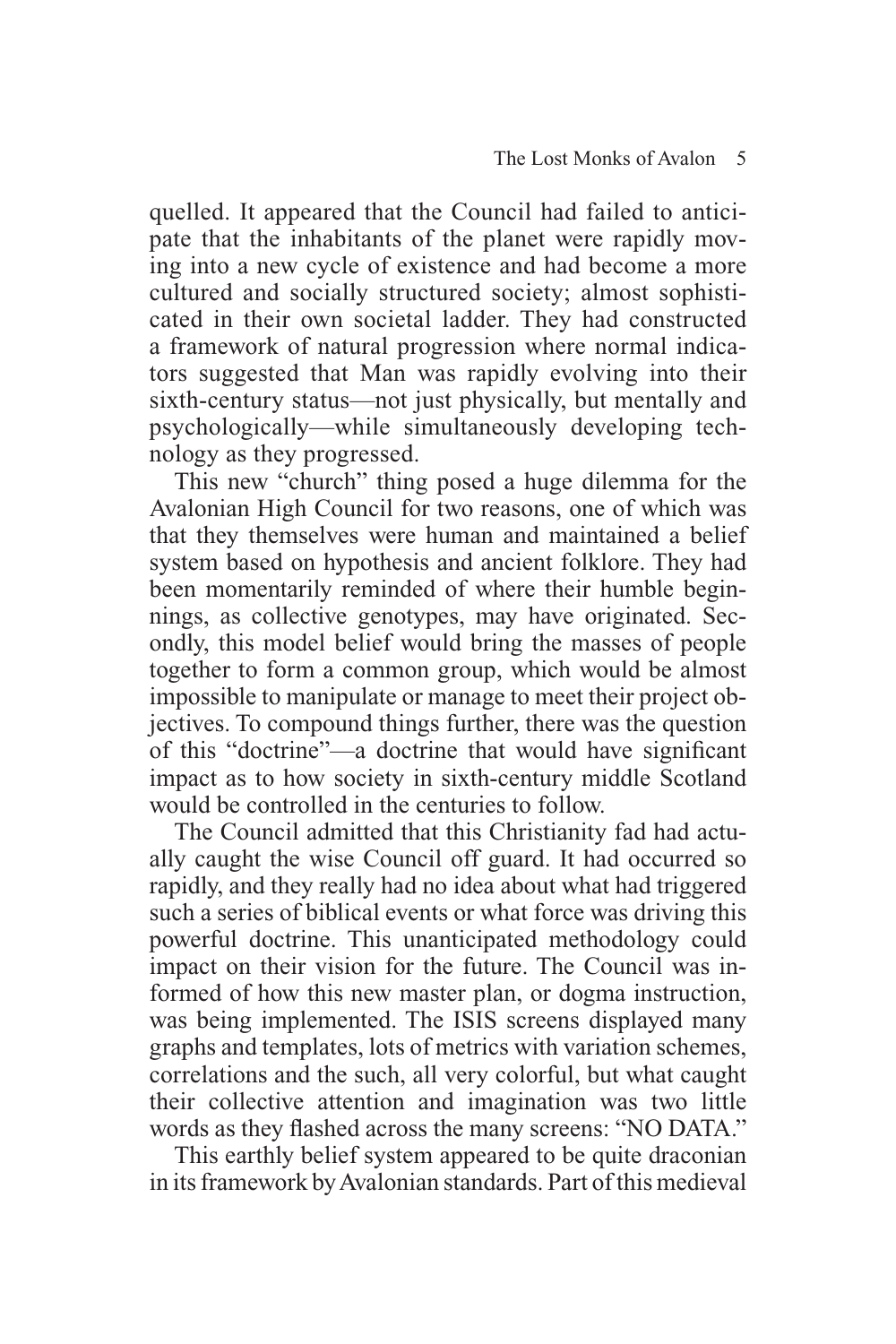### 6 Andrew David Doyle

implementation plan was aimed at controlling some of the negative aspects of the doctrine, which were very much open to interpretation or misinterpretation. The Grand Master Architect explained that any bad apples, or non-believers who opposed this rule, were ejected, or kicked out of society excommunicated, in Earth's terminology.

It was also recorded that a single collective group known as a "Vatican" had sent many letters or communication parchments that conveyed their intentions to the world population, providing guidance and instructions that were to be adhered to. In the worst cases, local rulers would be assassinated or tortured to ensure compliance, a threat that was communicated within the many papal bulls issued by the Vatican.

The Grand Master Architect picked up his chocolate drink, turned the Orb clockwise on the ISIS terminal, and observed the Planet Earth from 890,000 million miles away and muttered, "Oh, no—this just will not do. This cannot be permitted to happen. This belief thing will affect change; it will ultimately create mayhem for us." He coughed and wandered off again.

The Grand Council enclave logged out of their respective ISIS and went about their daily business. The cartographers were busy constructing space charts, which would serve to interpret the celestial movements of the Orion cluster and Planet Earth. Simultaneously, the astronomers were calculating time and speed as part of a preemptive plan, should they have to mobilize with little time to spare.

The Fates in their ivory tower of Babel were busy spinning and weaving the fabric of man. Clotho was pulling handfuls of wafer-thin fibers and clumping them together. Lachesis was busy with her hypothetical "cutting shears" and casting reams of threads into a large, oval glass urn, the many lengths long and short, bubbled in the mists of time and vanished out of sight as they headed for the Styx. Atropos was in a quieter mood. She was watching and deciding what was disturbing the momentum of the Helix.